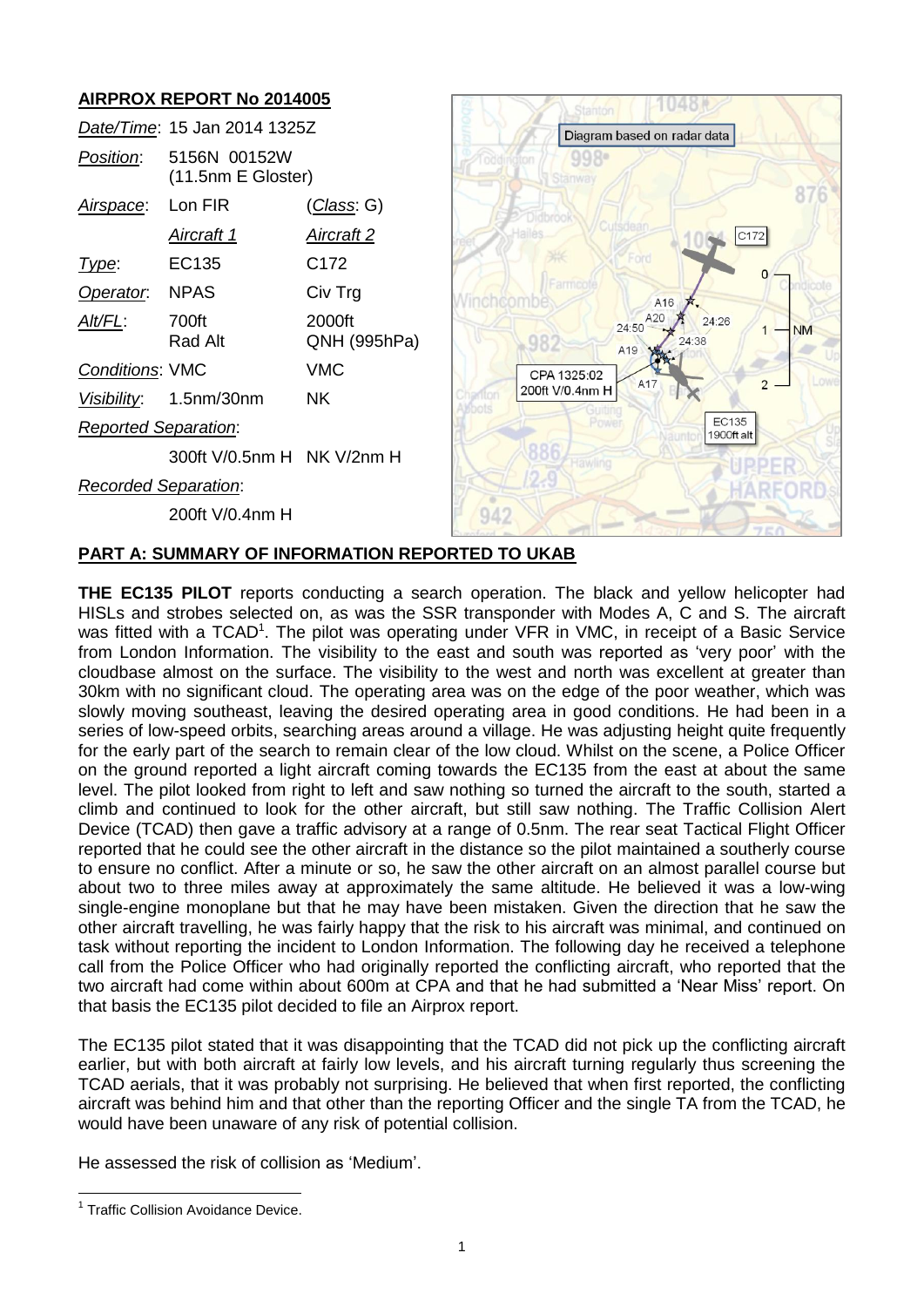**THE C172 PILOT** reports conducting an instructional sortie with the student as handling pilot at the time. The white and blue aircraft lighting state was not reported; the SSR transponder was selected on with Modes A, and  $S^2$ . The aircraft was fitted with TCAS. The pilot was operating under VFR in VMC, not in receipt of an ATS. Whilst heading 215° at 110kt and altitude 2000ft, the TCAS showed a 'Traffic Advisory at 20 miles' and +20' (2000ft above). The Instructor became visual with helicopter traffic at between 5 and 8 miles at a similar altitude. TCAS then showed traffic at 5 miles still at +20. He observed the helicopter moving from his 12 o'clock position to his 9 o'clock position and felt it was no longer a factor or threat. This was confirmed with the TCAS traffic symbol also moving from the 12 o'clock to the 9 o'clock position at a range of 2 miles. Believing the TCAS altitude data to be incorrect he initiated a climb to 2300ft and observed the helicopter in a left turn, flying towards the left side of his aircraft at a range of between 1 and 2 miles.

He assessed the risk of collision as 'Medium'.

## **Factual Background**

The weather at Gloucester was recorded as follows:

METAR EGBJ 151320Z 20010KT 9999 FEW010 12/07 Q0995 METAR EGBJ 151350Z 20010KT 170V230 9999 FEW010 SCT016 12/07 Q0994

#### **Analysis and Investigation**

# **CAA ATSI**

An Airprox was reported by the pilot of a Eurocopter EC135 when it came into proximity with a Cessna 172 approximately 12nm to the east-northeast of Gloucester Airport. ATSI had access to area radar recordings, written reports from both pilots together with RTF recording and transcript of the London Information frequency. The EC135 pilot was operating under VFR on a local flight, was in receipt of a Basic Service from London Information, and was displaying SSR code 0060<sup>3</sup>. The C172 pilot was operating under VFR and was not in receipt of an ATS.

At 1259:36, the EC135 pilot contacted London Information, stating that he would be operating approximately 8nm to the east of Cheltenham and a Basic Service was agreed. At 1321:58, the radar recordings showed an aircraft 4.8nm northeast of the EC135 (see Figure 1). The other aircraft was tracking southwest at 2000ft and the E1C35 was at FL021 (1587ft using 1 hPa=27ft).



Figure 1: 1321:58

 $\overline{\phantom{a}}$  $2^2$  The Mode C was reported as 'Off' but the radar replay showed a Mode C return.

<sup>&</sup>lt;sup>3</sup> An NPAS discrete squawk.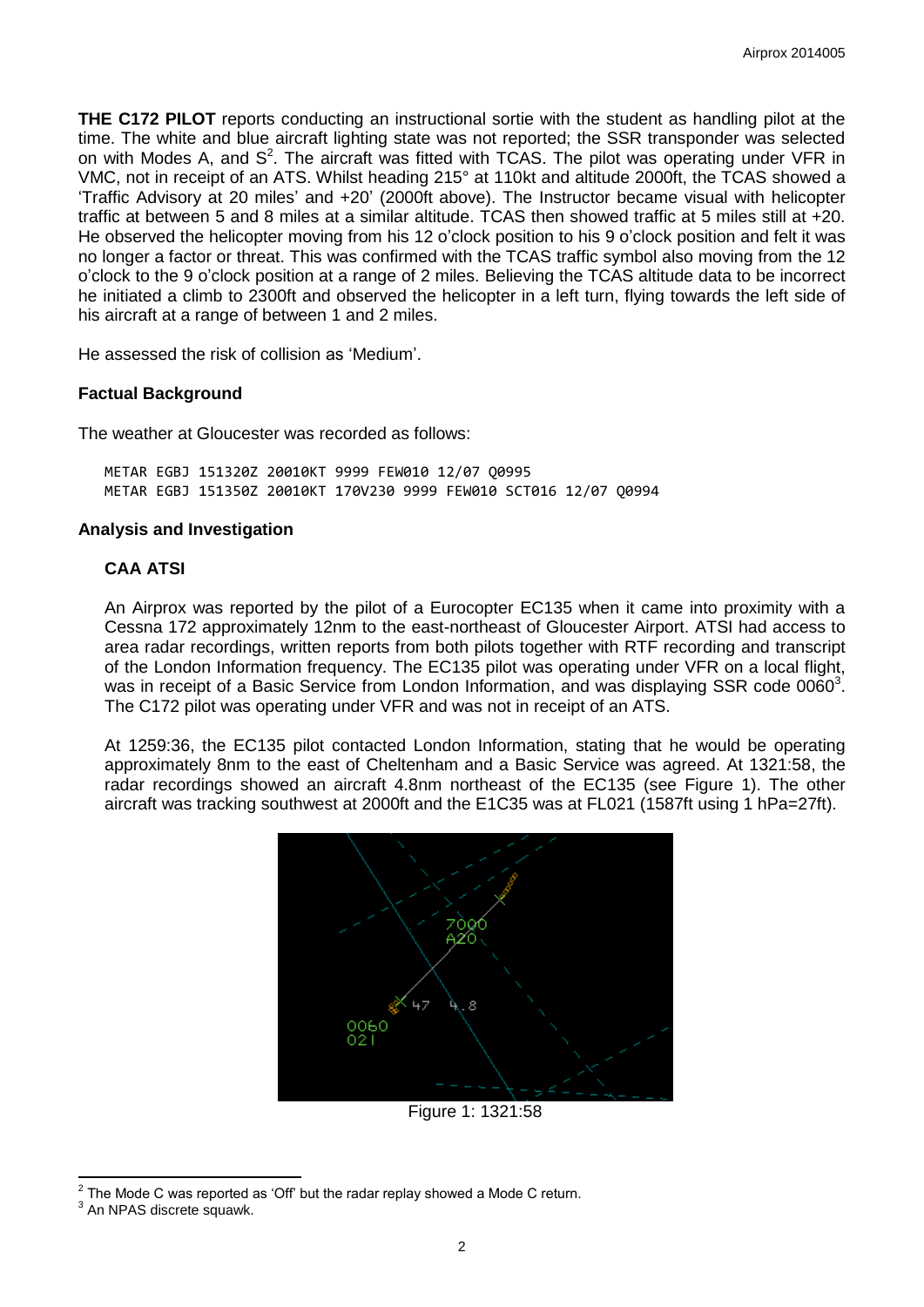The two aircraft continued to converge. The EC135 pilot climbed to FL024 (1882ft) and the traffic squawking 7000 descended to 1800ft (see Figure 2).



Figure 2: 1324:25

The aircraft squawking 7000 passed behind the EC135 at a range of 0.4nm, 200ft apart (CPA, see Figure 3). The track of the EC135 paralleled that of the 7000 squawking aircraft for a short time before the EC135 pilot turned to the left and the two aircraft diverged.



Figure 3: 1325:02

Although it was not possible to identify the aircraft squawking 7000 as the C172, the time of the incident, place of occurrence and geometry of the reported Airprox correlate with that observed on the radar recordings.

The EC135 pilot was in receipt of a Basic Service. Under the terms of a Basic Service there is no requirement to pass traffic information and pilots remain responsible for their own collision avoidance.

# **UKAB Secretariat**

Both pilots shared an equal responsibility for collision avoidance<sup>4</sup>. If the geometry is considered to be 'converging' then the EC135 pilot was required to give way<sup>5</sup>, if considered overtaking the EC135 pilot had right of way $6$ .

 $\overline{a}$ Rules of the Air 2007 (as amended), Rule 8 (Avoiding aerial collisions).

<sup>&</sup>lt;sup>5</sup> ibid., Rule 9 (Converging).

 $6$  ibid., Rule 11 (Overtaking).